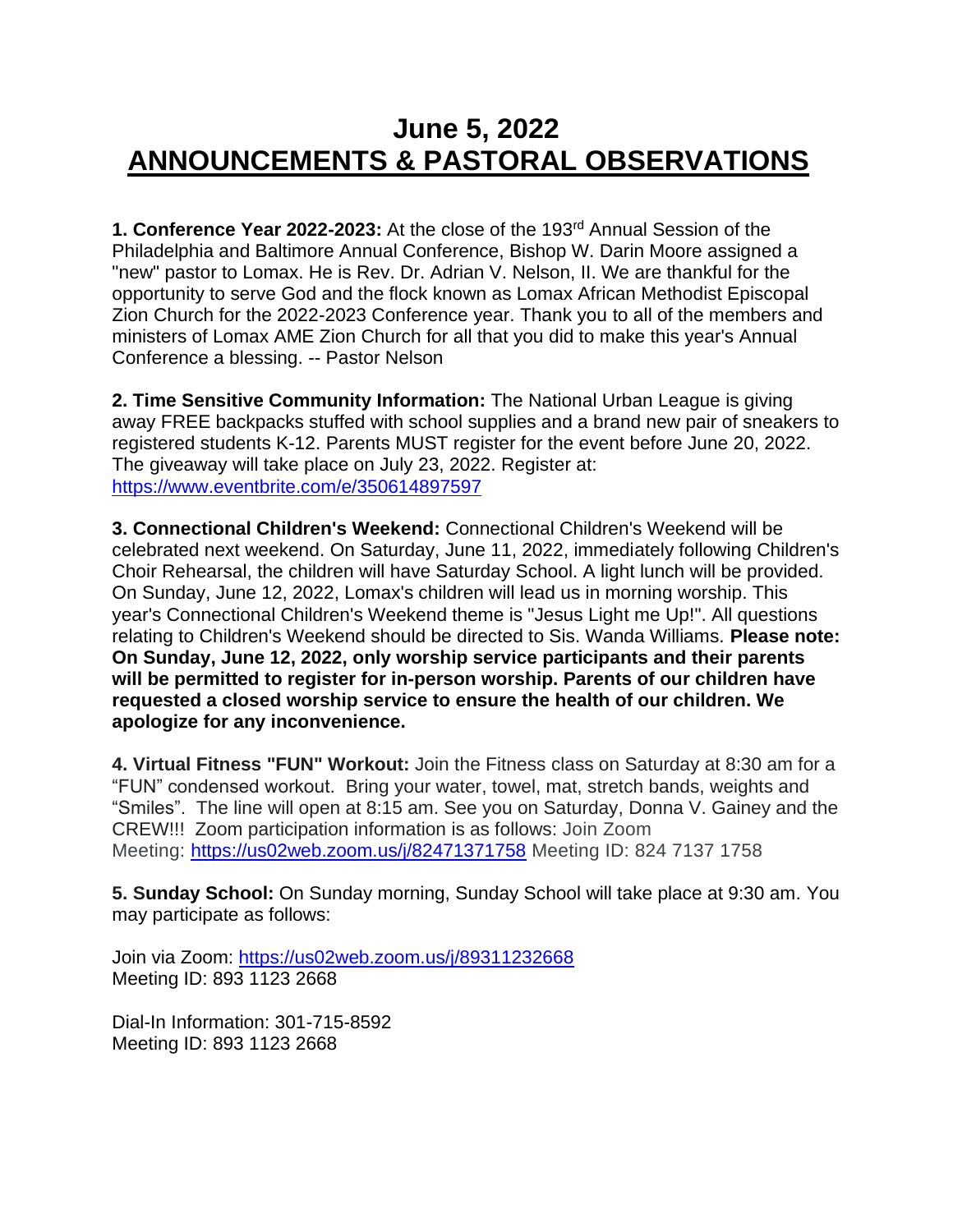**6. Worship & Communion:** This Sunday, we will have in-person worship and communion for those who have registered and livestream the service through Facebook Live and Lomax's website. Those who have registered and will be worshipping inperson are reminded that Lomax's COVID-19 protocols will be strictly enforced to keep everyone safe. Drive-in communion will be available from 1-2 pm. Sunday's bulletin and the June 2022 Prayer and Bereaved Family List are attached.

**7. Intercessory Prayer:** Intercessory Prayer will continue on Tuesday at 6:30 am. Sis. Victoria Tesfamariam will facilitate Intercessory Prayer in the absence of Sis. Linda Mitchell. Here is the Zoom information to Participate:

Join via Zoom: [https://us02web.zoom.us/j/86028580752](https://nam12.safelinks.protection.outlook.com/?url=https%3A%2F%2Fus02web.zoom.us%2Fj%2F86028580752&data=05%7C01%7C%7Cb40d9c59f95b4d0feb4708da40247219%7C84df9e7fe9f640afb435aaaaaaaaaaaa%7C1%7C0%7C637892823139547818%7CUnknown%7CTWFpbGZsb3d8eyJWIjoiMC4wLjAwMDAiLCJQIjoiV2luMzIiLCJBTiI6Ik1haWwiLCJXVCI6Mn0%3D%7C3000%7C%7C%7C&sdata=cIlfULeLLhI5Ex0Uy5Jzt4qwXRBWnOXaOmn7sM966NU%3D&reserved=0) Meeting ID: 860 2858 0752

Dial-In Information: 301-715-8592 Meeting ID: 860 2858 0752

**8. Bible Study:** Bible study will take place on Wednesday, June 8, 2022. In the new conference year, we will continue with our current Bible Study series entitled "Got Questions?" and focus on contemporary issues and/or questions that you may have about life situations and what the Bible has to say about them. Please feel free to submit a topic to Pastor Nelson directly via his email

address, [avnelsonlaw@msn.com.](mailto:avnelsonlaw@msn.com) Zoom participation information will be sent out on Tuesday.

**9. S.H.A.R.E. Information:** S.H.A.R.E. orders should be submitted by Tuesday, June 13, 2022. Email Gloria at [ghc688@gmail.com](mailto:ghc688@gmail.com) or leave a voicemail message on the food pantry phone line at 703.979.8408. Order payments are due Saturday, June 18, 2022. Distribution day is Saturday, June 25, 2022, between 11:15 am and 12:30 pm.

**10. Washington District Planning Meeting:** This meeting will be held on Thursday, June 16, 2022, at 7 pm. Zoom information will be provided in next week's announcements.

**11. Arlington Coalition of Black Clergy's Juneteenth Celebration:** This event will be held on Saturday, June 18, 2022: All are welcome to attend "Juneteenth: A Celebration of Freedom" at Wilson Boulevard Christian Church from 11am - 2pm. There will be live music (Blues, R&B, Jazz, Gospel), workshops, shopping, fun & games.

**12. Lomax Health Unit Symposium:** Lomax's Health Unit is sponsoring a virtual Men's Health Month Symposium on Saturday, June 25, 2022, from 9-11 am. A flyer is below. Please encourage all men that you know to participate.

**13. Post-Father's Day Celebration:** The Women's Ministry is sponsoring a Post-Father's Day Celebration on Saturday, June 25, 2022, from 1-3 pm. Please save-thedate. More details will follow.